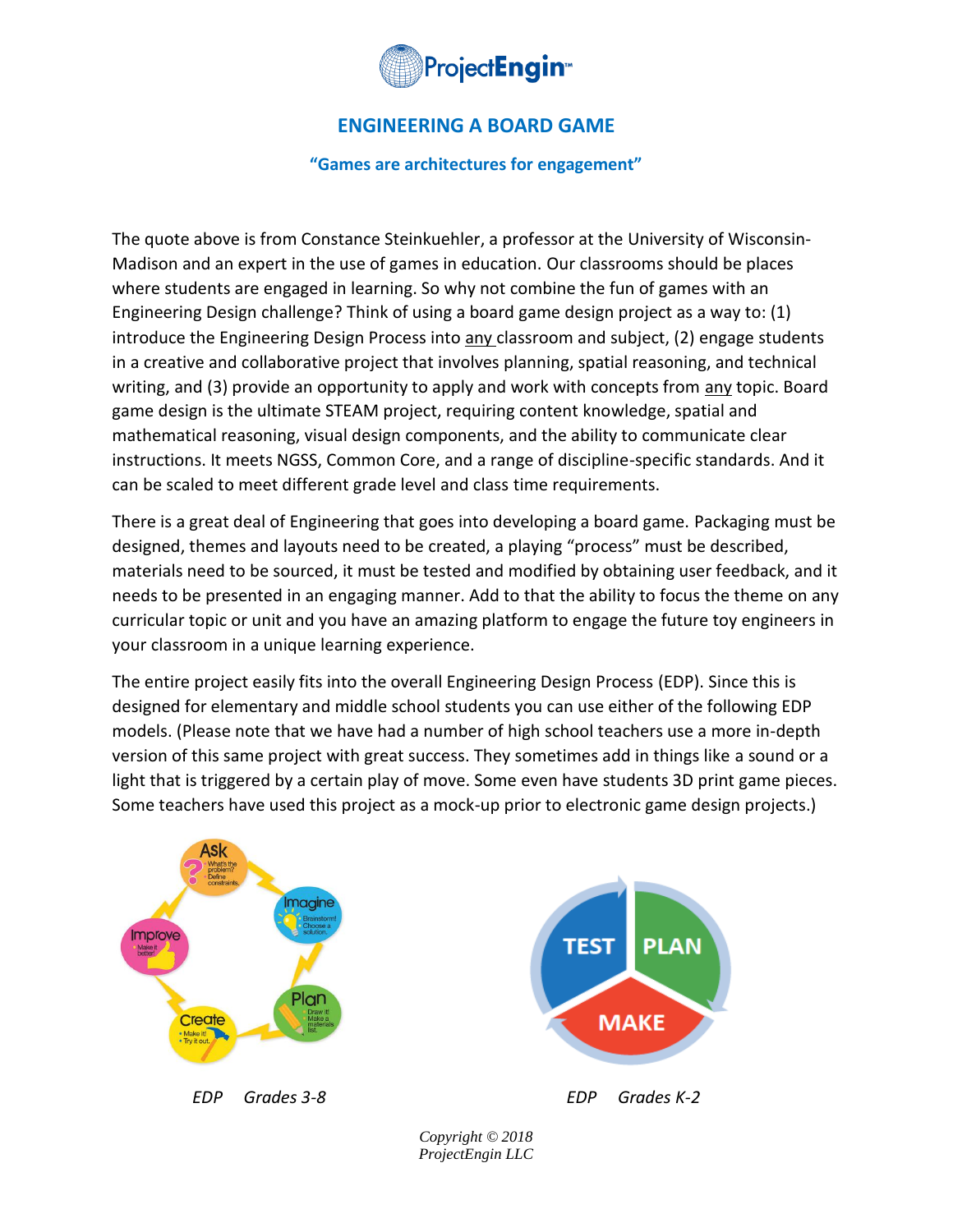

Suggested supplies are listed at the end of this overview. Encouraging your students to recycle and repurpose items they may have at home will further minimize expenses. Provide groups folders or binders to be used to organize all forms, notes, and planning documents.

Time for project: Varies with grade level and complexity. Approximate Grade 6 timing for project as described is 10-12 class periods (50 minutes each).

Here are some simple guidelines to get started:

## • **CHOOSE A TOPIC**

Choose your topic and decide how many concepts or ideas you want featured in the game.

For example, if your middle school students are learning about cells, you may want to provide a list of 15-20 key facts or terms and require that 10 should be featured in the game.

Here are some topic ideas:

- $\triangleright$  Any core science topic or unit
- $\triangleright$  Sets of math facts
- $\triangleright$  Shapes and geometry concepts
- $\triangleright$  Global issues such as types of renewable energy, plastics in the ocean, the water footprint of various products, the United Nations Sustainable Development Goals
- ➢ World language games can focus on key vocabulary, phrases, and cultural issues
- $\triangleright$  Games in ELA classes can revolve around characters and plots in stories and novels
- $\triangleright$  History games can be based on important dates and events; cultural and economic aspects of development

As you can see, the options are unlimited. Just be careful to start with a clear description of the content you want to see featured in the game. All groups can be focused on the same topic since they will all develop different games based on their own criteria and their research. Or you can maximize the exposure to different aspects of a topic by assigning different sub-topics to different groups.

## • **DEVELOP CONSTRAINTS AND DESIGN REQUIREMENTS**

Provide some constraints for your students. You will probably want to give them an overall footprint (length x width) for their board and some guidelines for the size of their box. Making it smaller than the board requires some "engineering' in terms of how to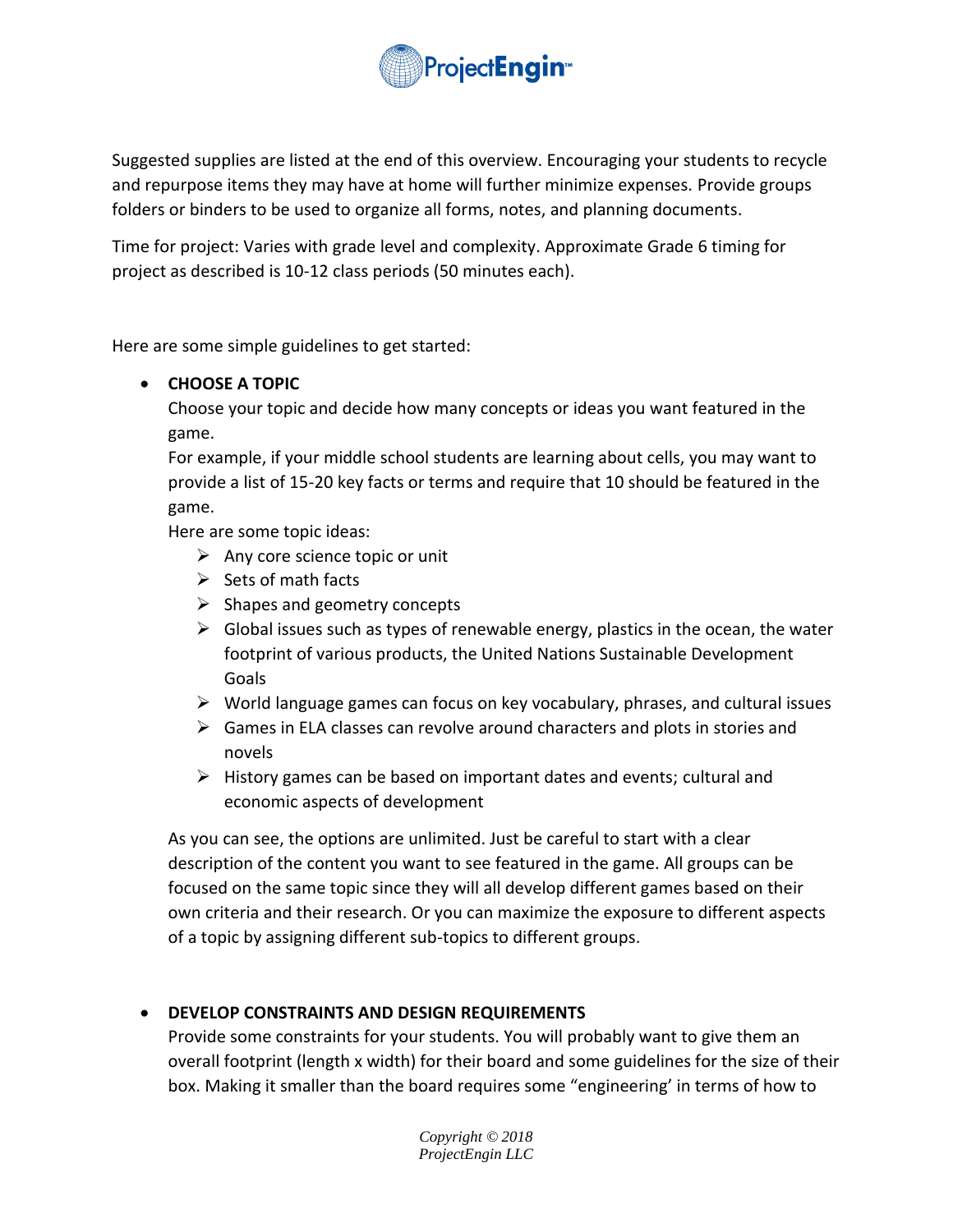

fold the board. Make sure they understand any requirements you may want to put in place for the materials and the format of the instructions. Remind them that the game should have a title that reflects there them.

# • **CREATE GROUPS/ASSIGN JOBS**

Create groups based on your experience with the students or group work in your class. If you are working with very young students (grades K-3) you may want to scale both the project and the group size back. Don't forget to assign or to let students select jobs. See the Jobs Chart in this document for suggested jobs and responsibilities. You can adjust it to fit your project and needs.

# • **GROUPS RESEARCH AND DEVELOP CRITERIA**

Once students are aware of the project and the constraints and requirements, give them time to "research" different types of games in order to develop criteria to define what they think is a good game. They should have  $4 - 5$  criteria once they are done. The Project Manager should create a list and put it in the group folder or binder.

## • **GROUPS BRAINSTORM IDEAS**

Provide some time for the group to think divergently and creatively. Brainstorming should help them to generate ideas for the overall design, game pieces, name, theme, strategy. You may want to break this up into two sessions. Have students sketch or record their ideas on sticky notes or on chart and keep all of that in their folder or binder.

## • **FINISH PLANNING**

Using the 4 forms and graphic organizers in this packet, have students check that have made enough plans to begin. Ideally, the Concepts, Board, and Packaging forms would be complete before students start building, but that may be challenging to some groups. In that case, walk them through key ideas you would like thought through before they build and remind that it all needs to be complete before they finish the project. These forms should also be kept in the group binder or folder.

## • **BUILDING PHASE**

This is where having jobs is very helpful. There is a lot to do and group member will need to work on many tasks simultaneously. Use the job titles and responsibilities to keep students on track with a DAILY TASK list on your board. Many teachers find it is also helpful to indicate which job "backs up" each of the other position in case a student needs help or advice from other team members. Others simply let students sort out that collaborative function. Remind students of their planning forms to help them follow a process rather than simply making something. Students will be working on board and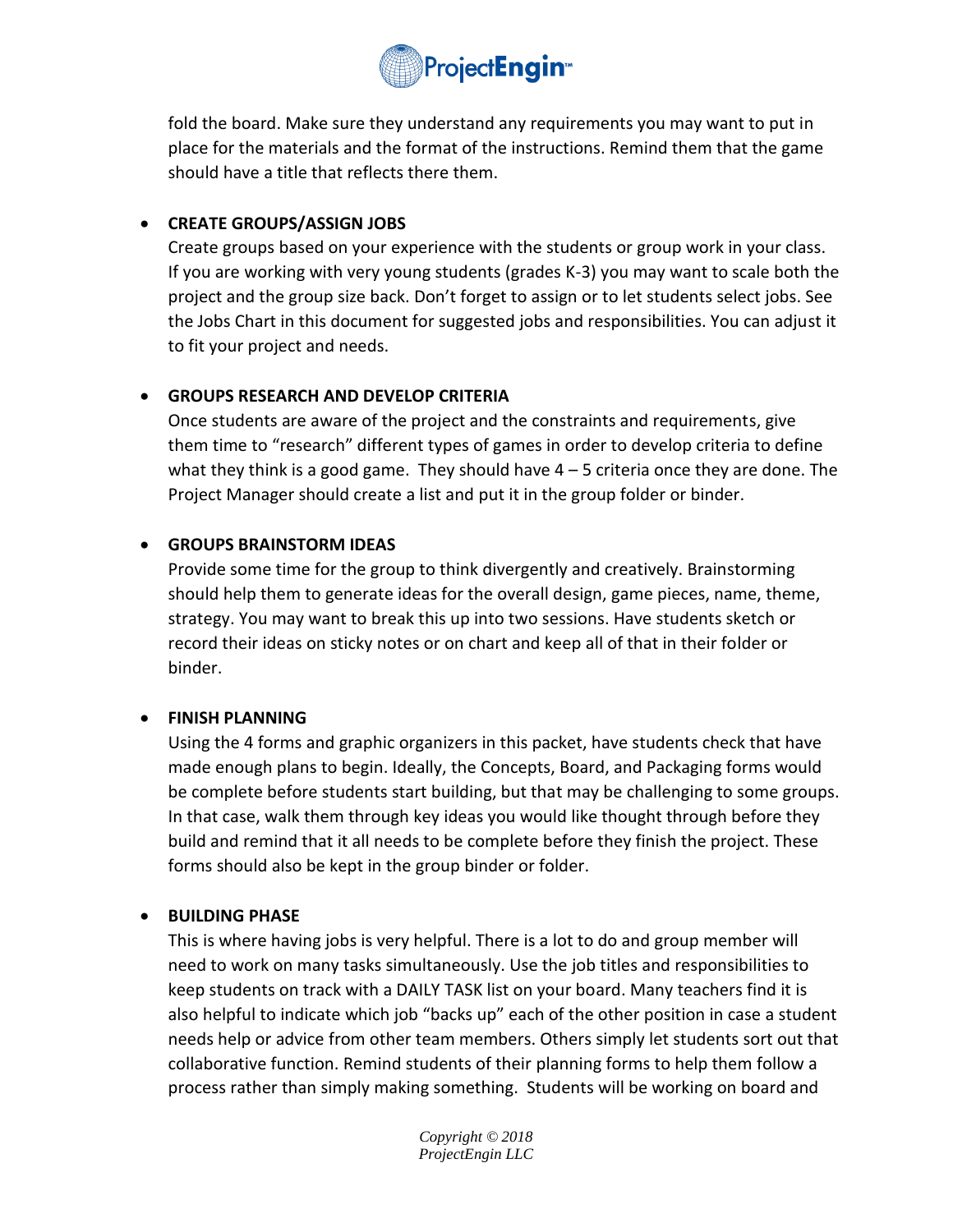

playing piece design, content inclusion, packaging, and writing instructions. Everyone should be busy! This may take 5-6 class periods.

## • **TESTING PHASE**

Toys and games are tested by having potential customers try them out. Have each group generate a 4-5 questions about how much fun the game is; how it looks; if instructions are clear; if players learned anything; is packaging easy to use, etc. They should have a 1-5 rating space for all questions. Bring another class in to test or have groups switch. Try to have a least two groups play each game for feedback and have each player fill in a survey. The design team can then average data and decide what can be improved.

# • **MODIFICATION AND OPTIMIZATION**

Once they have collected and analyzed the feedback data, teams should be allowed to make a few modifications. They should be able to connect their modifications to their testing information. You can create a very simple Modification Form for this. It needs to ask what the modification is and why it is being done. Limit modifications or the game will look completely new and any evidence of planning and a design process will be lost. Two or three modifications are generally enough.

## • **FINAL "PITCH"**

Since this is a consumer product, a marketing pitch or ad campaign works well and eliminates the opportunity for a rote and boring presentation. Limit time and give students a list of a few things that should be in their "pitch". Have the students in the audience rate or rank the pitches, just for fun. (Most teachers do not use this group rating as a significant part of assessment. It is generally more about bragging rights.)

## **ASSESSMENT CONSIDERATIONS:**

Teachers use a wide range of assessment components for this project because it can be so customized. Please try to follow a few key pointers:

• The process should be as or more valuable than the product. A great deal of learning takes place in managing a multi-faceted project over multiple days. If you fail to weight the process enough, the project can be more "making" than "Engineering". The binder or folder provides documentation of the process along with your ongoing observations.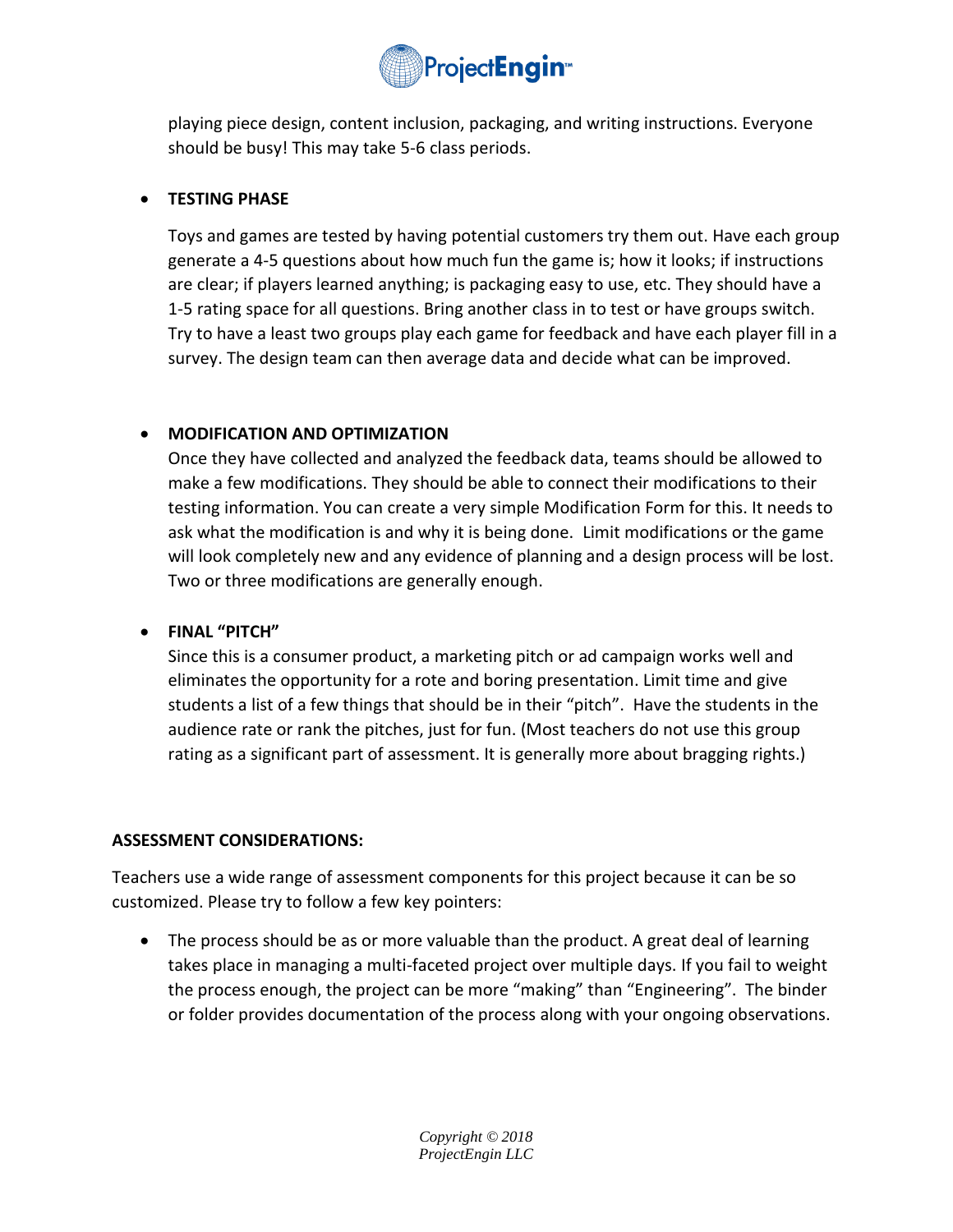

- You may want to spell out key components of a success product. There are multiple parts such as the board, packaging, concepts, instructions, etc. It would be helpful for students to have prompts in terms of what will be assessed.
- This is a group project, and depending on grade level, that should be reflected in assessment. In general, the group component of the grade should be equal to or higher than the individual grade. That is sometimes determined by school or teacher policy. There should always be some individual component in order for students to feel more in control. The idea of jobs helps with individual assessment. Other useful tools are a simple teacher checklist of who is on task every day and an opportunity for peer assessment. Some teachers give a short quiz related to the concepts in the game as part of the individual grade.

#### **MATERIALS/SUPPLIES**

This is a suggested list. Most teachers find actual material cost are low since they already have most items.

- $\checkmark$  Chart or Kraft paper for planning
- $\checkmark$  Foam core (for pieces)
- $\checkmark$  Cardboard (recycled, for boxes and boards)
- $\checkmark$  Card stock (various colors)
- $\checkmark$  Buttons, pom poms, pipe cleaners, etc. (for playing pieces, decorations)
- ✓ Scissors
- ✓ Scotch tape
- $\checkmark$  Duct tape (various colors)
- $\checkmark$  White or craft glue
- $\checkmark$  Hot glue guns and glue (optional)
- $\checkmark$  Student supplied materials (recycled, not new; with teacher approval)

Some helpful resources on real toy engineers and the value of games as learning tools can be found here.

<http://www.graduatingengineer.com/articles/20000117/Toying-With-Education>

[https://www.thegeniusofplay.org/App\\_Themes/tgop/pdfs/research/smithsonian-panel](https://www.thegeniusofplay.org/App_Themes/tgop/pdfs/research/smithsonian-panel-report.pdf)[report.pdf](https://www.thegeniusofplay.org/App_Themes/tgop/pdfs/research/smithsonian-panel-report.pdf)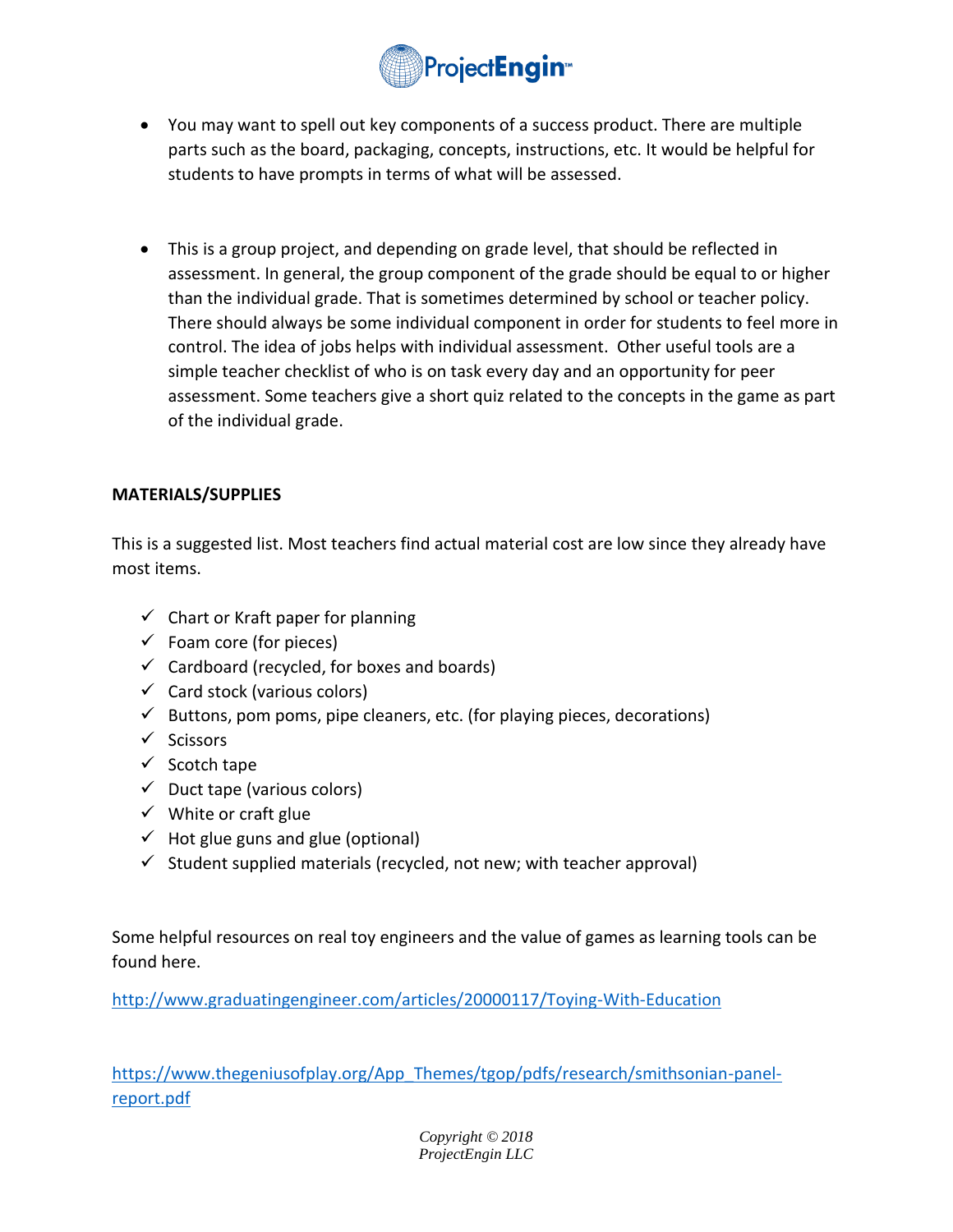

<https://news.stanford.edu/2013/03/01/games-education-tool-030113/>

[https://www.treehugger.com/climate-change/can-role-playing-game-teach-millions-farmers](https://www.treehugger.com/climate-change/can-role-playing-game-teach-millions-farmers-cope-climate-change-video.html)[cope-climate-change-video.html](https://www.treehugger.com/climate-change/can-role-playing-game-teach-millions-farmers-cope-climate-change-video.html)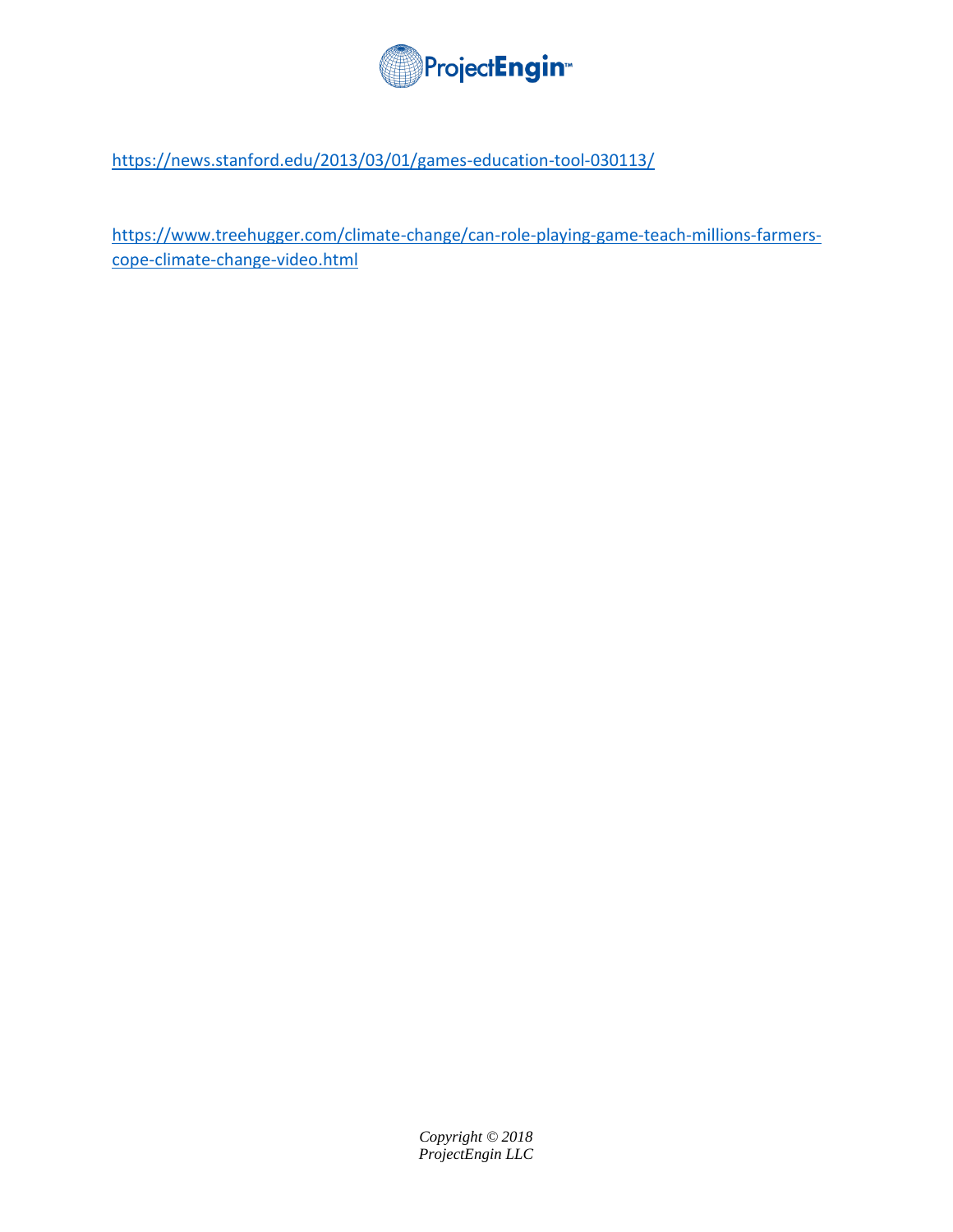

# **DESIGN TEAM JOBS FOR BOARD GAME DESIGN PROJECT**

| <b>JOB TITLE</b>         | <b>RESPONSIBILITIES</b>                                                                                                                                                                                                                                                         |
|--------------------------|---------------------------------------------------------------------------------------------------------------------------------------------------------------------------------------------------------------------------------------------------------------------------------|
| <b>Project Manager</b>   | Checks with each team member about that<br>$\bullet$<br>day's focus<br>Manages the project checking that by forms to<br>document process are completed<br>Develops and writes the instructions and rules<br>$\bullet$<br>of the game                                            |
| Design Engineer*         | Develops overall layout of game board<br>$\bullet$<br>Manages development and construction of<br>$\bullet$<br>prototype with assistance from all team<br>members<br>• Verifies that the design is<br>meeting constraints and criteria<br>Oversees modification based on testing |
| Materials Engineer*      | Identifies needed materials for game board,<br>$\bullet$<br>pieces, and packaging.<br>Develops packaging<br>Establishes testing procedure<br>Works with Project Manager to develop<br>instructions                                                                              |
| <b>Marketing Manager</b> | Develops packaging for the game<br>$\bullet$<br>Works on commercial communication of<br>product (i.e. instruction manual, and user<br>information)<br>Develops market survey and customer feedback<br>forms<br>Develops and coordinates marketing pitch.                        |

\*If there are more than 4 team members, one of these jobs can be duplicated. If there are only 3 team members, eliminate one of the jobs and equally distribute Responsibilities to remaining team members.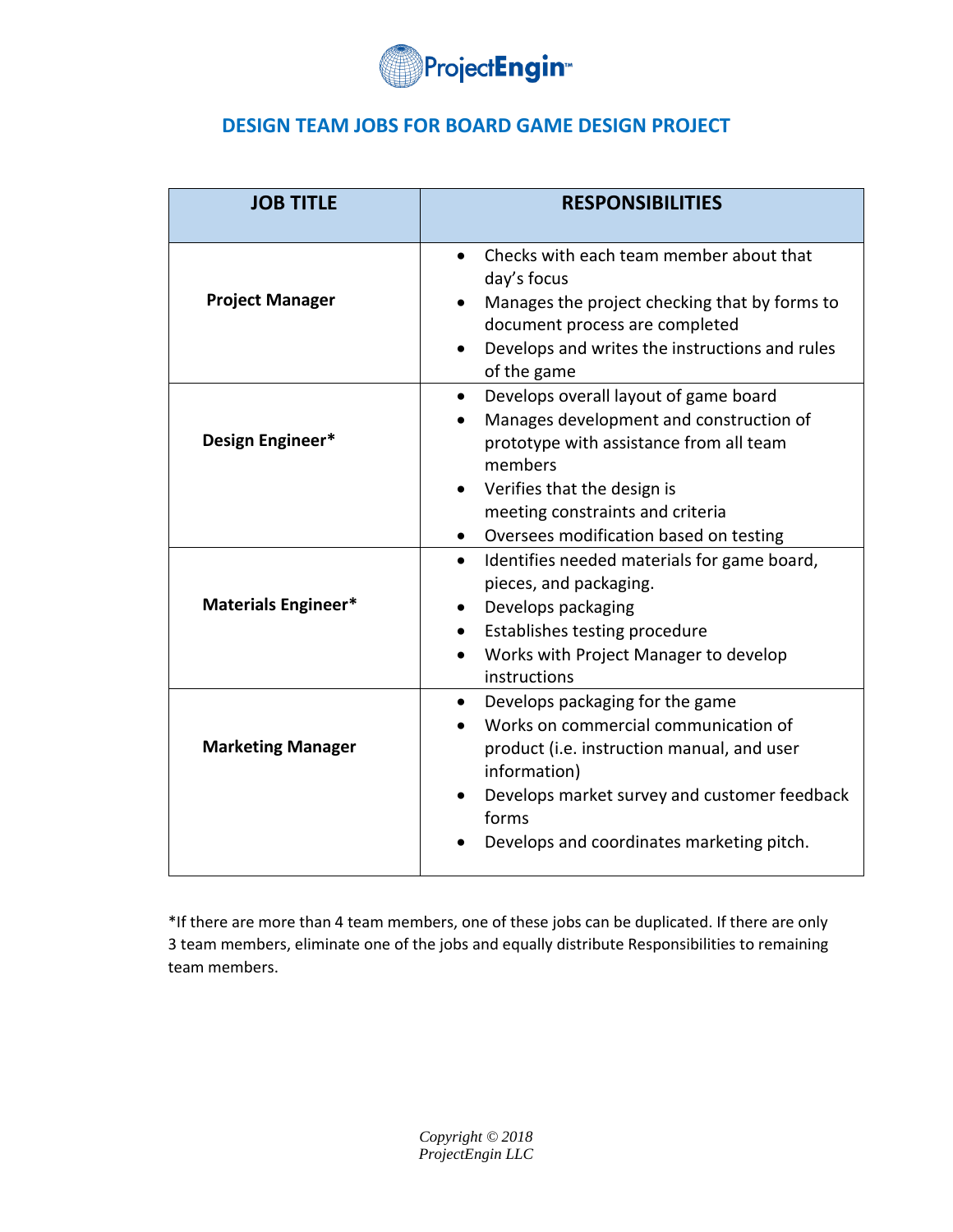

# **ENGINEERING A GAME**

# **Key Concepts and Information**

#### **Group Members:**

Please list at least 10 concepts, facts, or statistics that your game will help people learn about. If you would like to include more, use a second copy of this form.

| <b>Possible Game Name:</b>         |                                    |  |
|------------------------------------|------------------------------------|--|
| SDG:                               |                                    |  |
| <b>Concept, Fact, or Statistic</b> | <b>Check if</b><br><b>Included</b> |  |
| 1.                                 |                                    |  |
| 2.                                 |                                    |  |
| 3.                                 |                                    |  |
| 4.                                 |                                    |  |
| 5.                                 |                                    |  |
| 6.                                 |                                    |  |
| 7.                                 |                                    |  |
| 8.                                 |                                    |  |
| 9.                                 |                                    |  |
| 10.                                |                                    |  |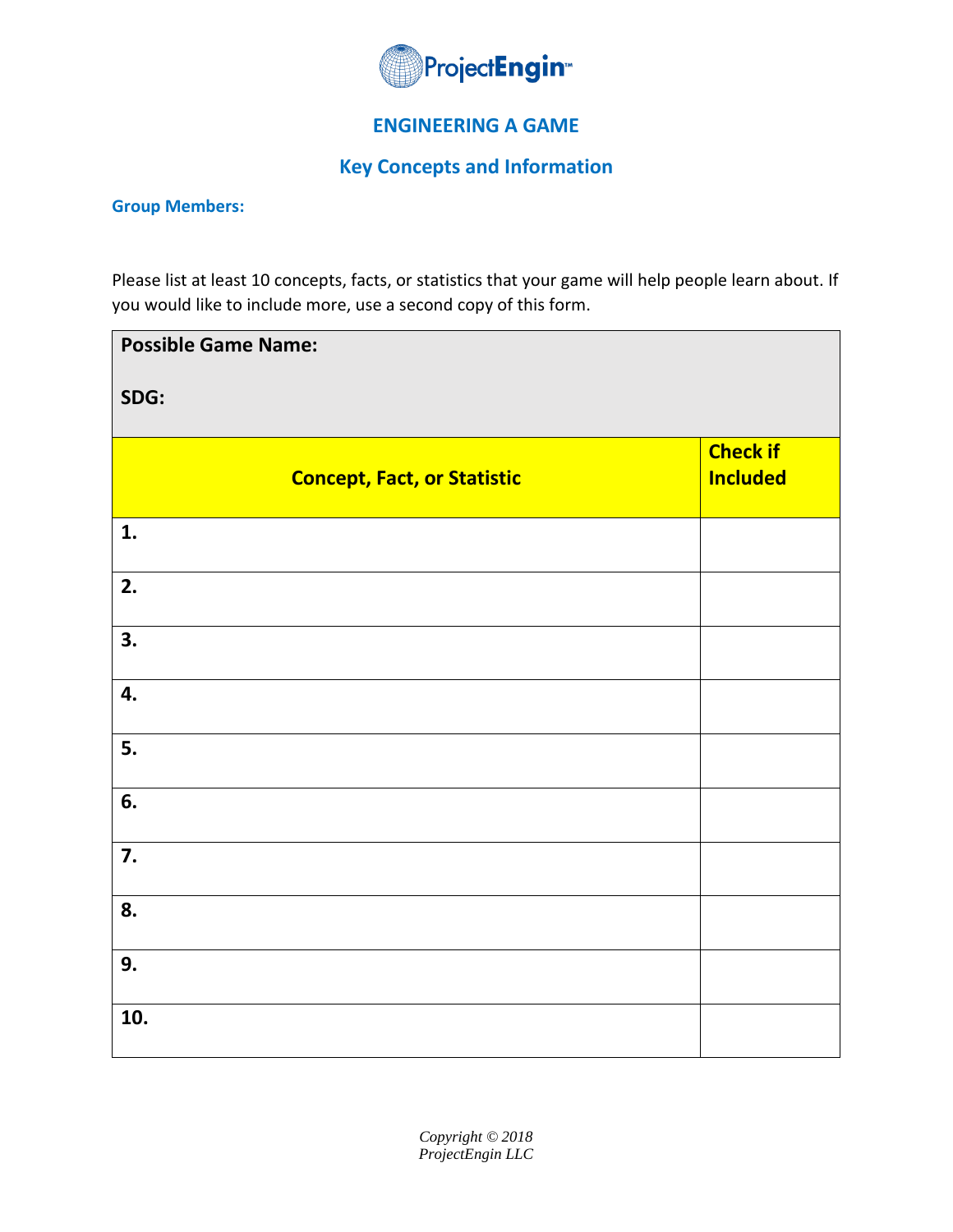

# **ENGINEERING A GAME**

# **Board Layout and Component Plan**

**Group Members:**

# **Name of Game:**

Please complete the following Checklist in order to help you plan your game. Provide sketches of your board, cards, and pieces on the next pages as needed. Add any additional parts that you will use.

| Part                   | <b>Number</b> | <b>Description</b> | <b>Materials Needed</b> |
|------------------------|---------------|--------------------|-------------------------|
| <b>Board</b>           |               |                    |                         |
| Players' pieces        |               |                    |                         |
| <b>Fake money</b>      |               |                    |                         |
| <b>Cards</b>           |               |                    |                         |
| <b>Spinner or Dice</b> |               |                    |                         |
|                        |               |                    |                         |
|                        |               |                    |                         |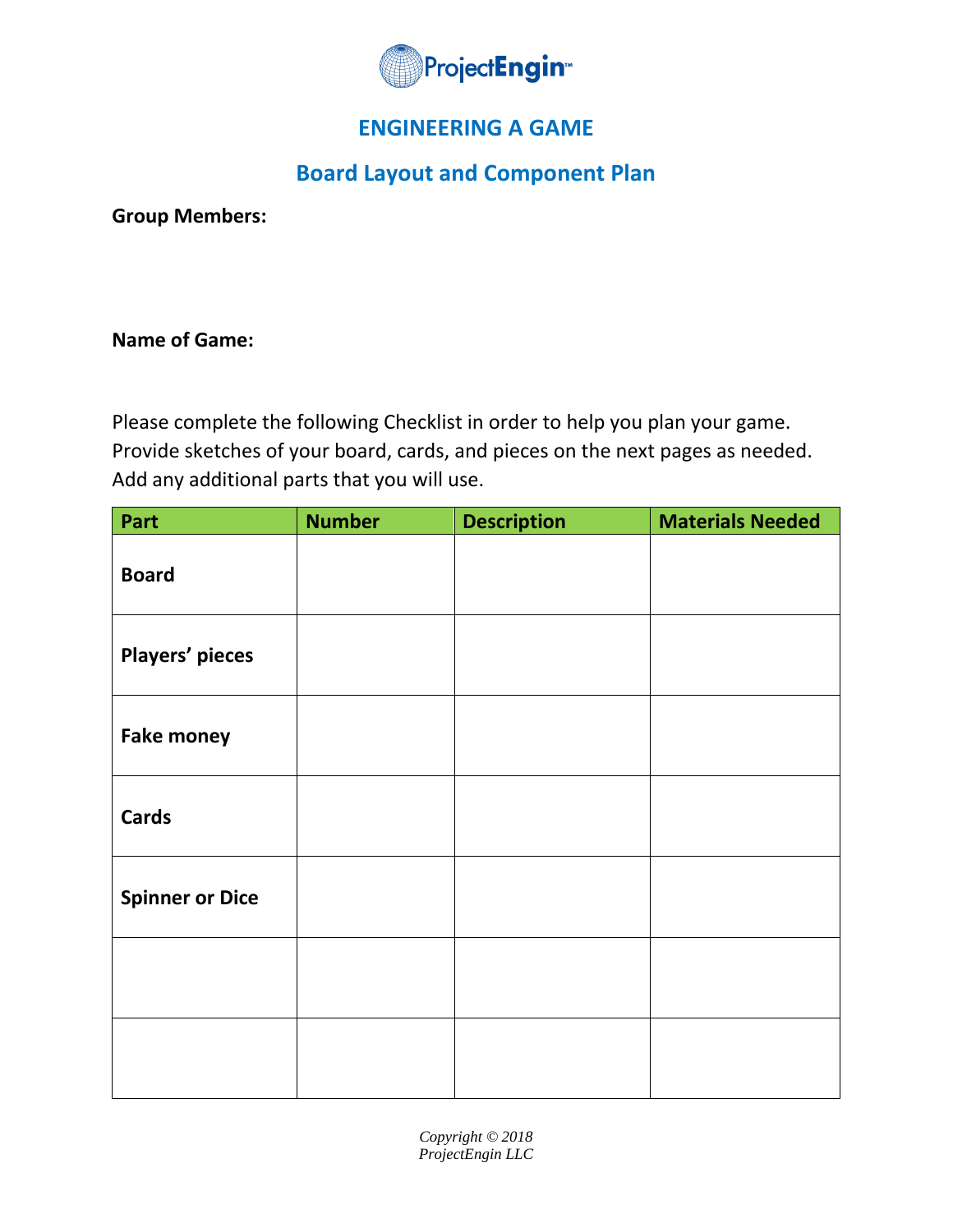

# **Sketch of Board:**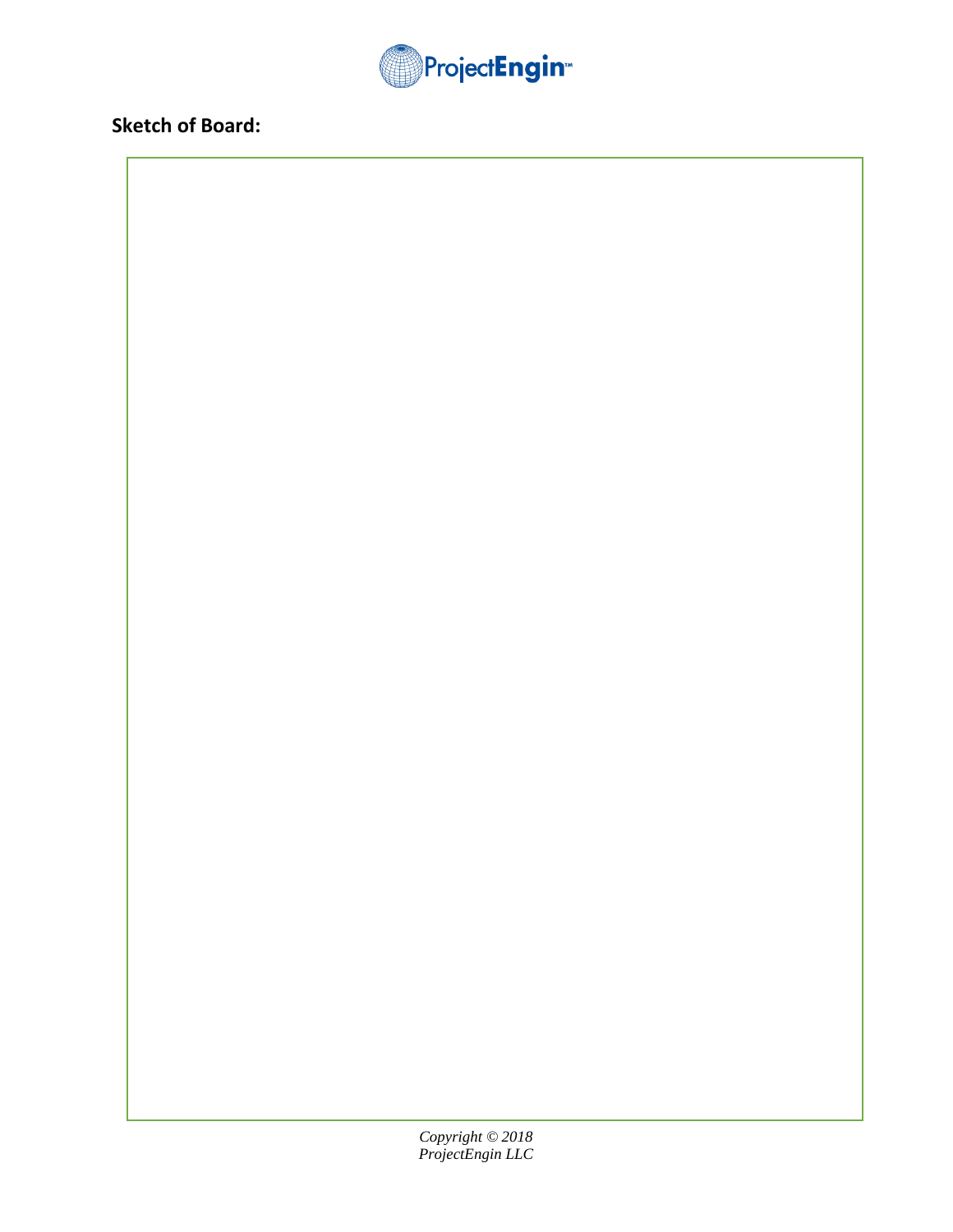

**Sketch of Player Piece (s):**

**Sketch of cards and/or money:**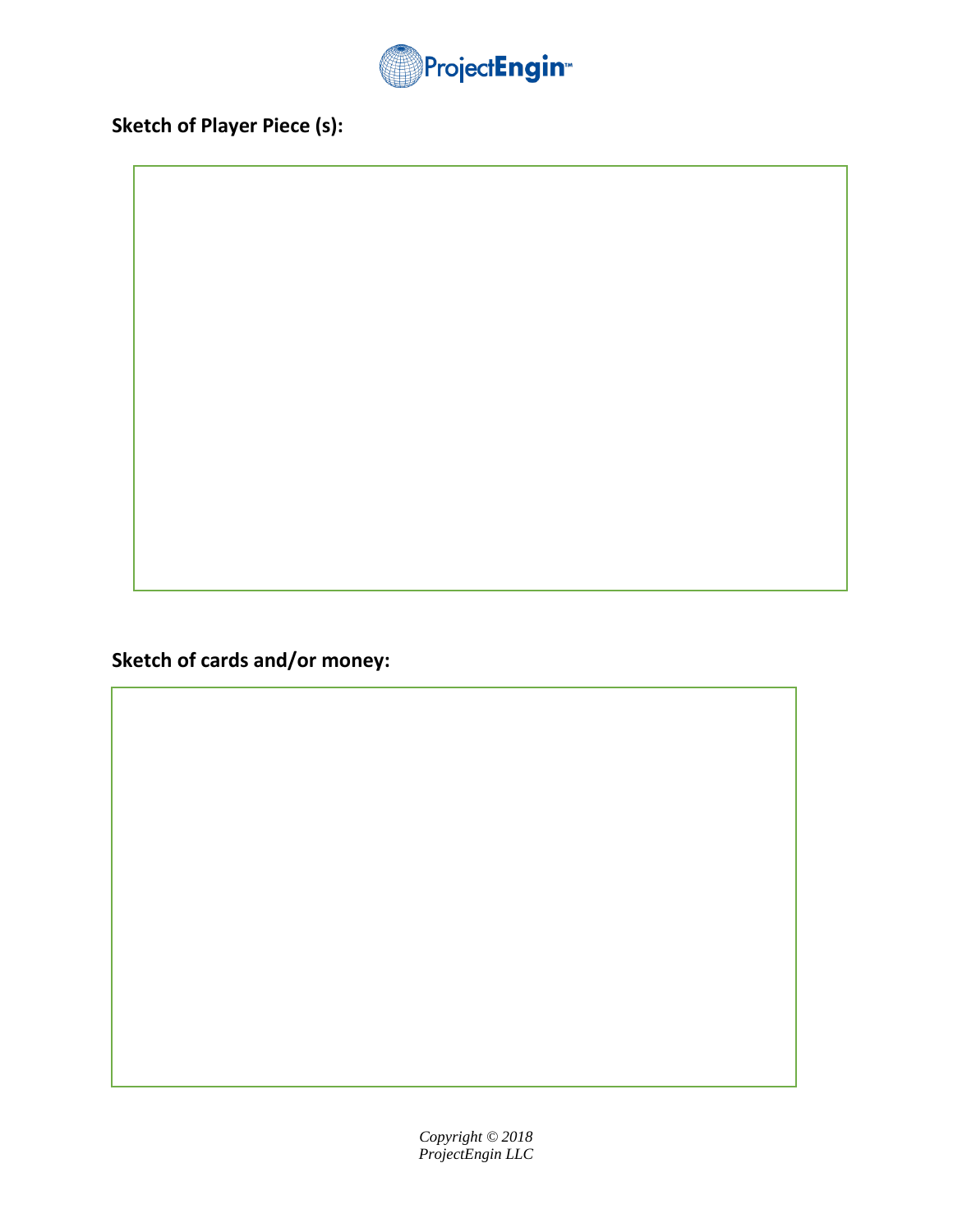

# **ENGINEERING A GAME**

# **Packaging Design Plan**

**Group Members:**

| <b>Possible Names for Game:</b>   |             |              |              |
|-----------------------------------|-------------|--------------|--------------|
| 1.                                |             |              |              |
| 2.                                |             |              |              |
| 3.                                |             |              |              |
| <b>Type of Game (circle one):</b> | <b>CARD</b> | <b>BOARD</b> | <b>OTHER</b> |

**Overall Shape of Box or Outer Packaging (please include a sketch on next page):**

**Any Additional Storage Components:** 

**Materials you will need:**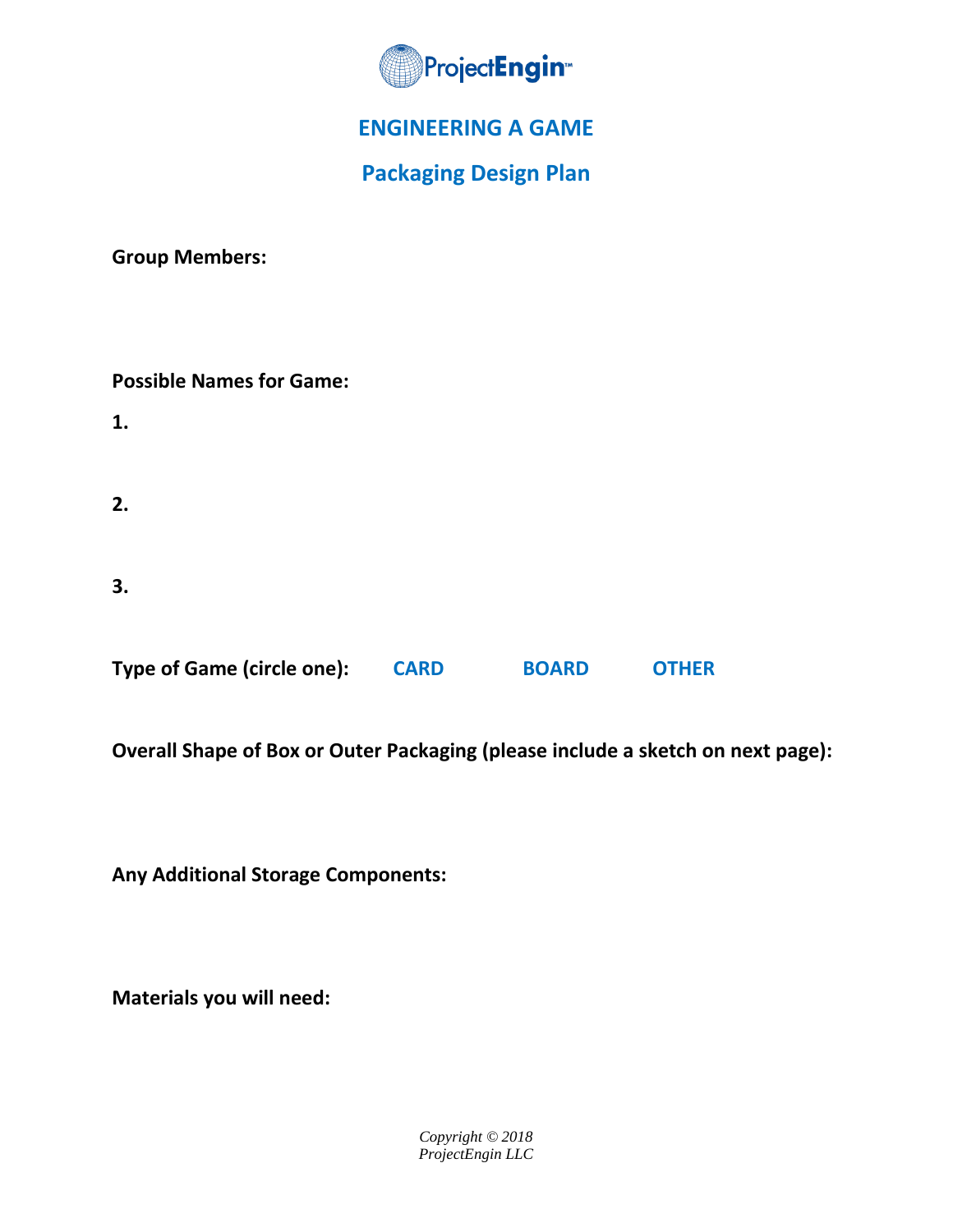

**Please sketch your planned game box or package here.**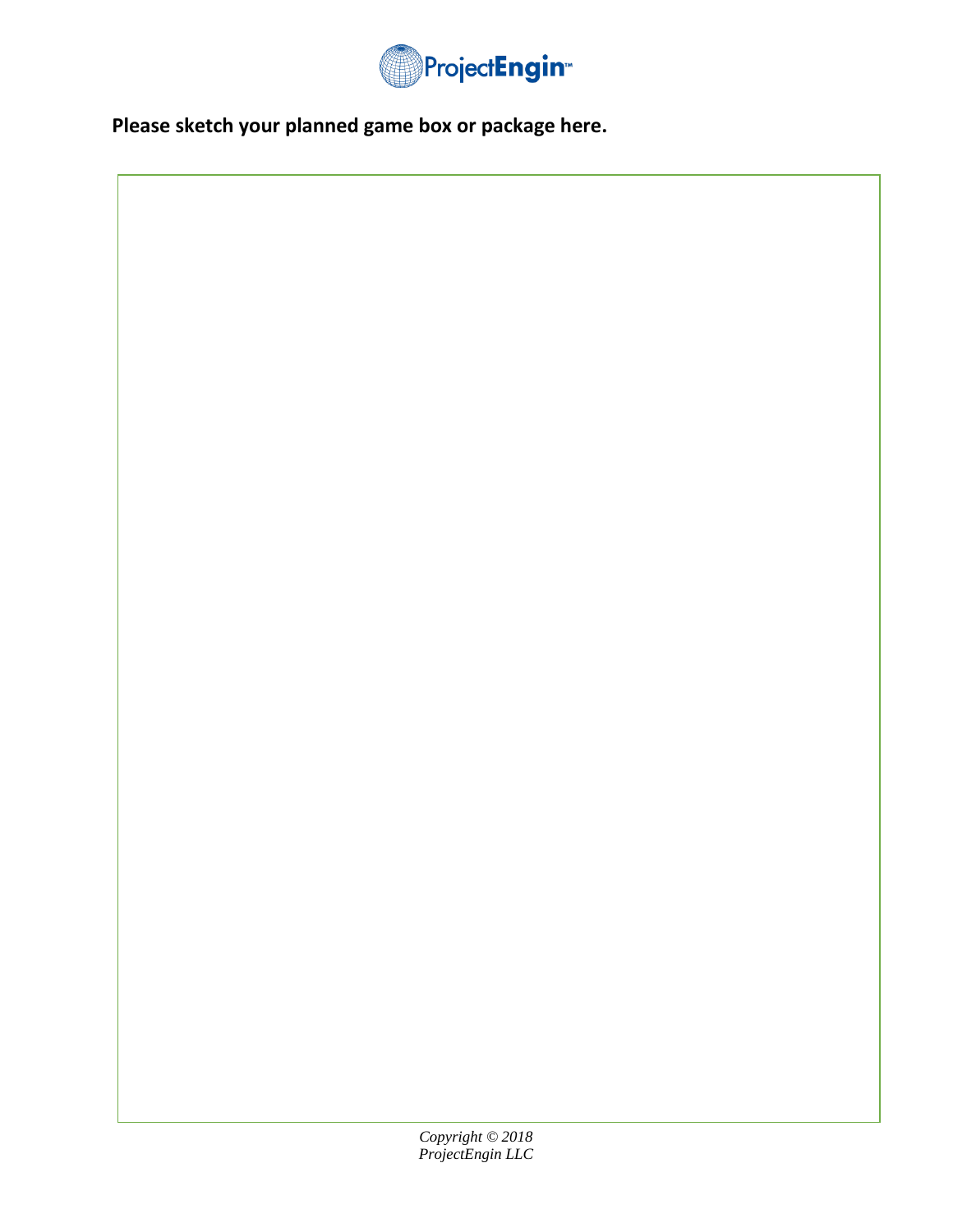

# **Game Procedure and Rules Form**

Telling someone how to play a game and making sure that they know all of the rules can be challenging. Once you have completed this form, you should be able to write instructions to include with your game. You should always have some "customers" try to follow your instructions and then modify them to make them as clear as possible. Use this form as a guide to help you think about all the things that need to be part of your game's instructions.

## **Name of the Game:**

**Overall Goal of the Game (**How do you win?):

**How do you know someone has won the game?**

**How many people can play and what should their age be?**

**What do you need to start out with?**

**How do you set the game up to begin?**

**Who goes first and how do you decide the order of turns?**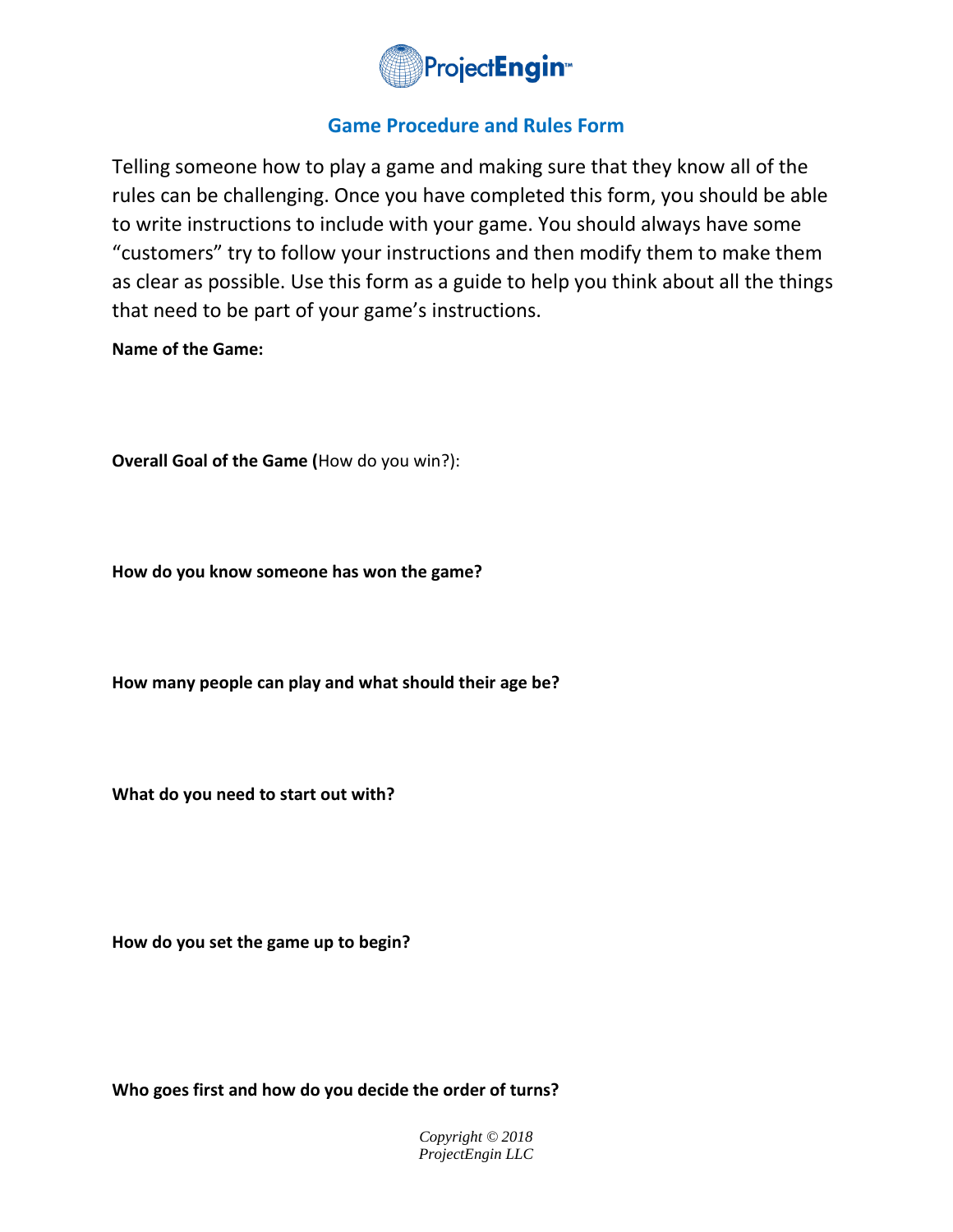

**Procedure:** These are the steps players follow to play the game. List them in order and try to decide if they make sense. Add more on a separate piece of paper if you need to.

| <b>STEP</b>             | <b>ACTION</b> |
|-------------------------|---------------|
| $\mathbf 1$             |               |
|                         |               |
| $\overline{\mathbf{2}}$ |               |
| $\overline{\mathbf{3}}$ |               |
| $\overline{\mathbf{4}}$ |               |
| 5                       |               |
| $\boldsymbol{6}$        |               |
| $\overline{\mathbf{z}}$ |               |
| 8                       |               |
| $\boldsymbol{9}$        |               |
| 10                      |               |
| 11                      |               |
| 12                      |               |